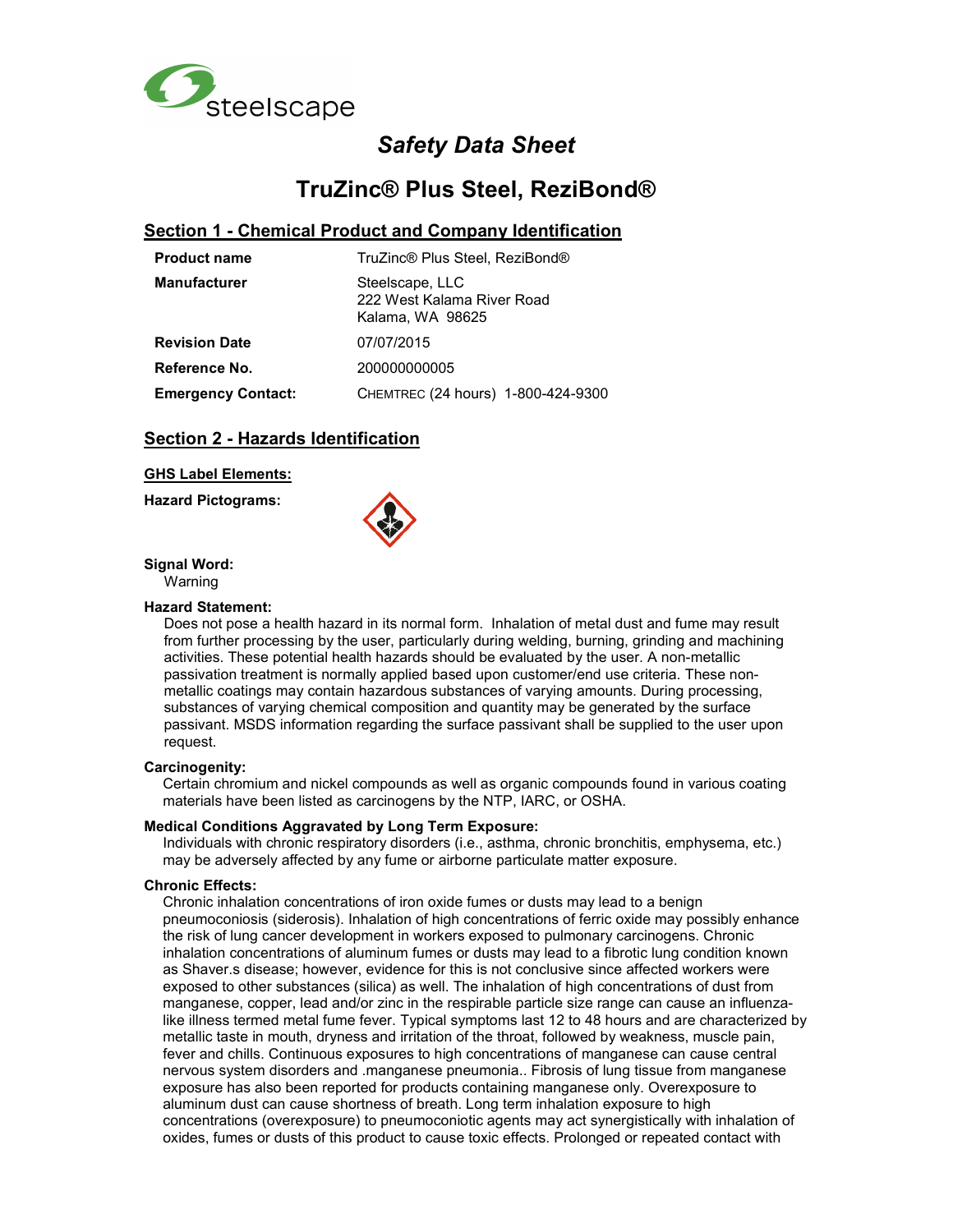unprotected skin may result in skin irritation. Torching or burning operations on steel products with oil or organic coating may produce emissions which can be irritating to the eyes and respiratory tract.

### **Precautionary Statement:**

Inhalation of metal dust and fume may result from further processing by the user, particularly during welding, burning, grinding and machining activities. These potential health hazards should be evaluated by the user.

|                                                                                                                                                                                                                                                                      | CAS-No.<br>Min |         | Weight% |  |
|----------------------------------------------------------------------------------------------------------------------------------------------------------------------------------------------------------------------------------------------------------------------|----------------|---------|---------|--|
| <b>Ingredient Name</b>                                                                                                                                                                                                                                               |                | Max     |         |  |
| <b>Base Metal</b>                                                                                                                                                                                                                                                    |                |         |         |  |
| Iron                                                                                                                                                                                                                                                                 | 7439-89-6      | Balance | 99.00   |  |
| Carbon                                                                                                                                                                                                                                                               | 7440-44-0      |         | 0.03    |  |
| Manganese Compounds (as Mn)                                                                                                                                                                                                                                          | 7439-96-5      |         | 1.2     |  |
| Phosphorus                                                                                                                                                                                                                                                           | 7723-14-0      |         | 0.15    |  |
| Sulfur                                                                                                                                                                                                                                                               | 7704-34-9      |         | 0.05    |  |
| Silicon                                                                                                                                                                                                                                                              | 7440-21-3      |         | 0.05    |  |
|                                                                                                                                                                                                                                                                      | 7429-90-5      |         | 0.10    |  |
| Aluminum<br>Note: Base Steel may contain the following trace or residual elements: Chromium(0.10% max). Copper(0.12% max),<br>Molybdenum (0.10% max), Nickel (0.12% max), Columbium (0.06% max), Tin (0.03% max), Titanium (0.06% max), and<br>Vanadium (0.08% max). |                |         |         |  |
|                                                                                                                                                                                                                                                                      |                |         |         |  |
| Aluminum                                                                                                                                                                                                                                                             | 7429-90-5      | 0.10    | 0.50    |  |
| Zinc (Reportable as a fume or dust)                                                                                                                                                                                                                                  | 7440-66-6      | 99.2    | 99.5    |  |
| Antimony & Compounds (as Sb)                                                                                                                                                                                                                                         | 7440-36-0      | 0.01    | 0.05    |  |
| Iron                                                                                                                                                                                                                                                                 | 7439-89-6      |         | 0.02    |  |
| <b>Metallic Coating</b><br><b>Surface Coating</b><br>Chromium Phosphate                                                                                                                                                                                              | 7789-04-0      | 0.72    | 3.61    |  |
| Chromic Acid                                                                                                                                                                                                                                                         | 1333-82-0      | 2.78    | 5.56    |  |
| Zinc Phosphate                                                                                                                                                                                                                                                       | 13598-37-3     | 3.50    | 12.78   |  |

### **Section 3 - Composition / Information on Ingredients**

### **Section 4 - First Aid Measures**

#### **Eye contact:**

Treat any foreign body in eye by flushing with large amounts of water. Seek medical attention immediately.

#### **Skin contact:**

Skin hazards are not expected. However, should dermatitis develop, affected area should be washed with mild soap and water. If irritation or other symptoms develop, seek medical attention. Precautions should be taken to protect against sharp steel edges. If the skin is abraded by handling, seek medical attention.

#### **Ingestion:**

Ingestion hazards are not expected.

#### **Inhalation:**

For treatment of overexposure to fumes and/or particulates, remove exposed individual to fresh air and seek medical attention. Administer artificial respiration or oxygen if breathing is difficult or has stopped.

### **Section 5 - Fire-Fighting Measures**

Not flammable or combustible. Steel products in the solid state present no fire or explosion hazard and do not contribute to the combustion of other materials.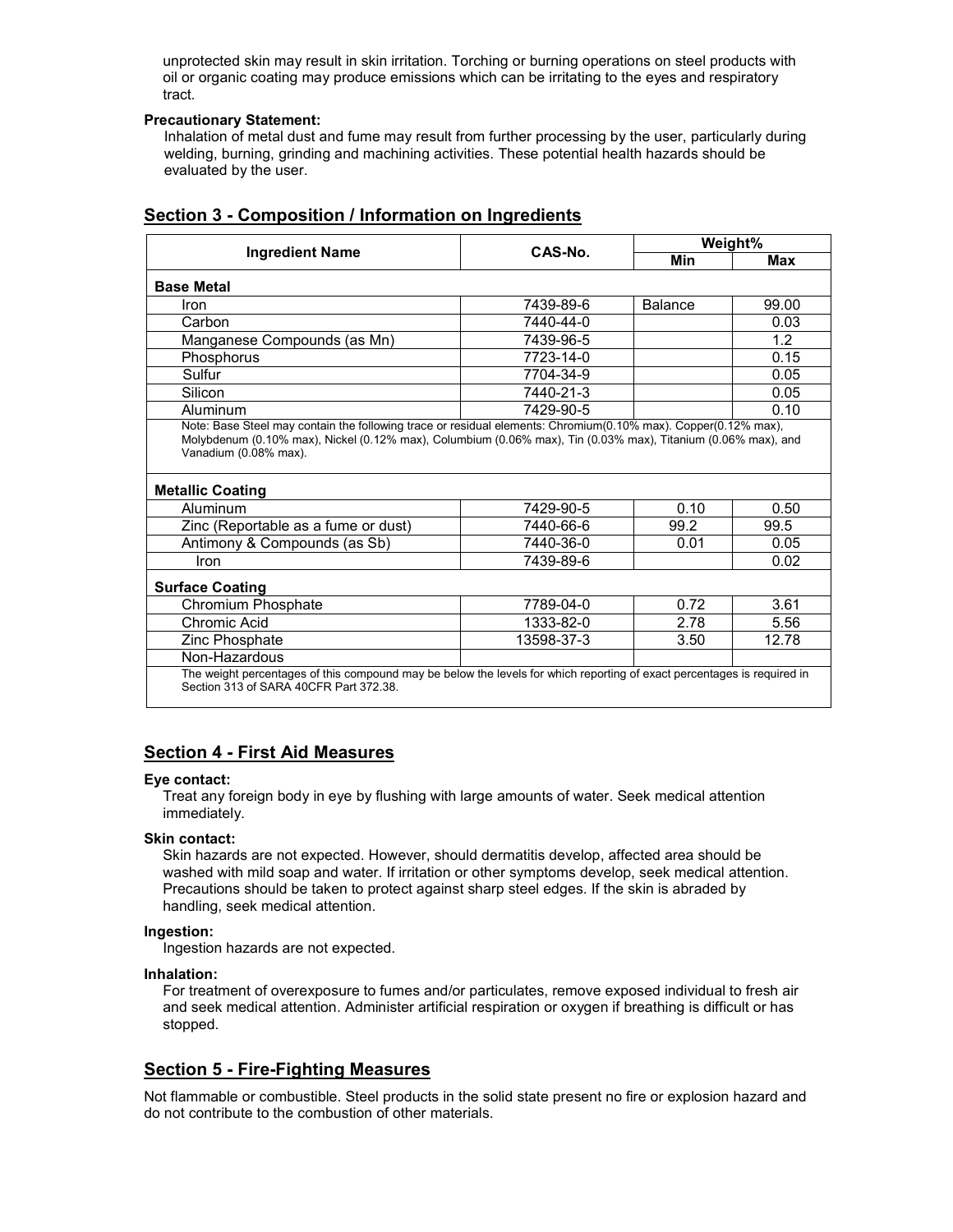# **Section 6 - Accidental Release Measures**

Not applicable to this metal in its solid state. For spills involving finely divided particles, clean-up personnel should be protected against contact with eyes and skin. If material is in a dry state, avoid inhalation of dust. Fine, dry material should be removed by vacuuming or wet sweeping methods to prevent spreading of dust. Avoid using compressed air. Do not release into sewers or waterways. Collect material in appropriate, labeled containers for recovery or disposal in accordance with federal, state, and local regulations.

# **Section 7 - Handling and Storage**

Operations with the potential for generating high concentrations of airborne particulates should be evaluated and controlled as necessary. Practice good housekeeping. Avoid breathing fumes and/or dust.

# **Section 8 - Exposure Controls / Personal Protection**

### **Respiratory protection:**

NIOSH/MSHA approved dust and fume respirators should be used to avoid excessive inhalation of particulates. Appropriate respirator selection depends on the magnitude of exposure.

### **Hand protection:**

Protective gloves should be worn as required for welding, burning or handling operations. If material is supplied with oil or other organic coating, wear protective gloves. However, do not continue to use gloves or work clothing that have become saturated with oil. Wash hands and any additional contact areas with soap and water or waterless hand cleaner.

### **Eye protection:**

Use safety glasses or goggles as required for welding, burning, sawing, brazing, grinding or machining operations.

#### **Engineering measures:**

Local exhaust ventilation should be provided when welding, burning, sawing, brazing, grinding or machining to prevent excessive dust or fume exposure.

### **Personal protection equipment:**

Operations with the potential for generating high concentrations of airborne particulates should be evaluated and controlled as necessary. Avoid breathing fumes and/or dust.

# **Section 9 - Physical and Chemical Properties**

**Physical State:** Solid **Water Solubility:** Insoluble **Appearance:** Silver, bright crystalline appearance. **Other Solubilities:** N/A **Odor:** None **Boiling point/range:** N/A **Vapor Pressure (mm Hg):** N/A **Freezing/Melting Point:** N/A **Vapor Density (air = 1):** N/A **Viscosity:** N/A **Formula Weight: N/A Density:** N/A **Surface Tension:** N/A **Sp. Gravity(H2O = 1):** 7.8000N/A **% Volatile:** N/A **pH:** N/A **Evaporation Rate:** 

# **Section 10 - Stability and Reactivity**

#### **Chemical Stabilibity:**

Stable under normal conditions of use, storage and transport.

### **Hazardous Conditions to Avoid:**

 Will react with strong acid to liberate hydrogen. Finely divided material may react with water, strong oxidizers, alkaline, and hydrogenated compounds. At temperatures exceeding the melting point of the metallic coating, fumes may be liberated which contain oxides of the metallic coating constituents. At temperatures exceeding the melting point of the base metal, fumes may be liberated which contain oxides of iron and other steel alloying elements.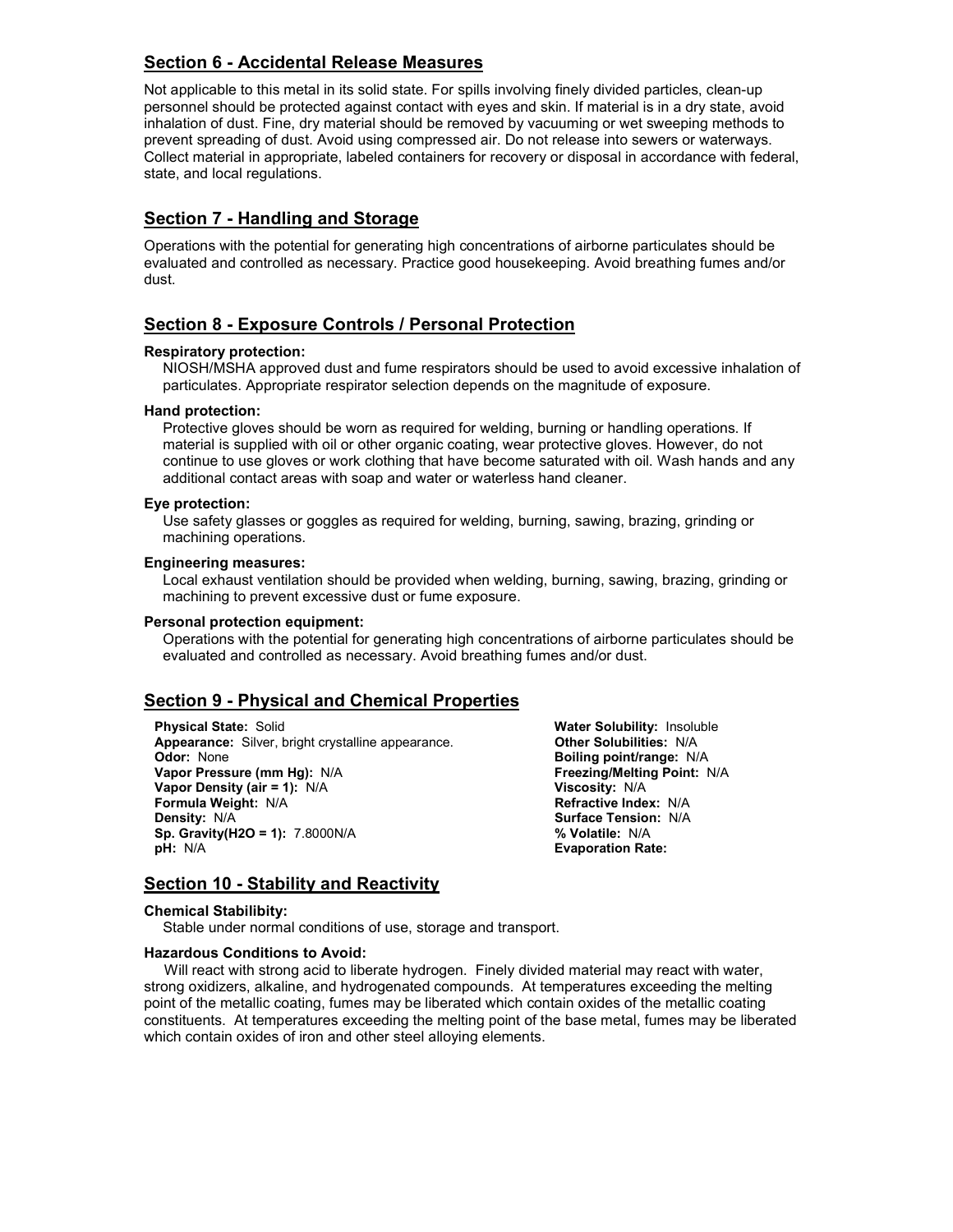| <b>Section 11 - Toxicological Information</b> |
|-----------------------------------------------|
|-----------------------------------------------|

| <b>Ingredient Name</b>                 | LD50 or LC50<br><b>Species /Route</b> | <b>OSHA PEL</b>                        | <b>ACGIH TLV(mg/m3)</b><br>(TWA unless specified)   |  |  |  |
|----------------------------------------|---------------------------------------|----------------------------------------|-----------------------------------------------------|--|--|--|
| <b>Base Metal</b>                      |                                       |                                        |                                                     |  |  |  |
| <b>Iron</b>                            | mouse/oral 5.4 mg/kg                  | 10 Iron Oxide Fume                     | 5 Iron Oxide Fume as Fe                             |  |  |  |
| Carbon                                 | No Information                        | Not Established                        | Not Established                                     |  |  |  |
| Manganese<br>Compounds (as Mn)         | rat/oral 9 mg/kg                      | 5 ceiling as Mn                        | 5 Dust as Mn<br>1 Fume as Mn<br>3 Fume as Mn (STEL) |  |  |  |
| Phosphorus                             | No Information                        | .1 Total                               | Not Established                                     |  |  |  |
| Sulfur                                 | No Information                        | 15 Total Dust                          | 13 as SO <sub>2</sub>                               |  |  |  |
| Silicon                                | No Information                        | 15 Total Dust<br>5 Respirable Fraction | 10 Total                                            |  |  |  |
| Aluminum                               | No Information                        | 10 Total Dust<br>5 Respirable Fraction | 10 Metal Dust as Al                                 |  |  |  |
| <b>Metallic Coating</b>                |                                       |                                        |                                                     |  |  |  |
| Aluminum                               | No Information                        | 10 Total Dust<br>5 Respirable Fraction | 10 Metal Dust as Al                                 |  |  |  |
| Zinc (Reportable as a<br>fume or dust) | No Information                        | 5 Fume as ZnO                          | 5 Fume as ZnO                                       |  |  |  |
| Antimony &<br>Compounds (as Sb)        | No Information                        | $.5$ TWA                               | 5 TWA                                               |  |  |  |
| Iron                                   | mouse/oral 5.4 mg/kg                  | 10 Iron Oxide Fume                     | 5 Iron Oxide Fume as Fe                             |  |  |  |
| <b>Surface Coating</b>                 |                                       |                                        |                                                     |  |  |  |
| Chromium Phosphate                     | No Information                        |                                        |                                                     |  |  |  |
| Chromic Acid                           | No Information                        | .01                                    | .05                                                 |  |  |  |
| Zinc Phosphate                         | No Information                        |                                        |                                                     |  |  |  |
| Non-Hazardous                          |                                       |                                        |                                                     |  |  |  |

# **Section 12 - Ecological Information**

No data available for product as a whole. However, individual components have been found to be toxic to the environment. Metal dusts may migrate into soil and groundwater and be ingested by wildlife. Lead can be bioaccumulated in plants and water organisms, especially shellfish.

# **Section 13 - Disposal Consideration**

Scrap should be recycled whenever possible. Product dusts and fumes from processing operations should also be recycled, or classified by a competent environmental professional and disposed of in accordance with applicable federal, state or local regulations.

# **Section 14 - Transport Information**

Not listed as a hazardous substance under 49 CFR 172.101.

# **Section 15 - Regulatory Information**

SARA 311/312 Codes (40CFR370): Immediate (acute) health hazard and delayed (chronic) health hazard. SARA 313 (40CFR372.65): Manganese and Lead are subject to SARA 313 reporting requirements. Please note that if you prepackage or redistribute this product to industrial customers, SARA 313 requires that a notice be sent to those customers.